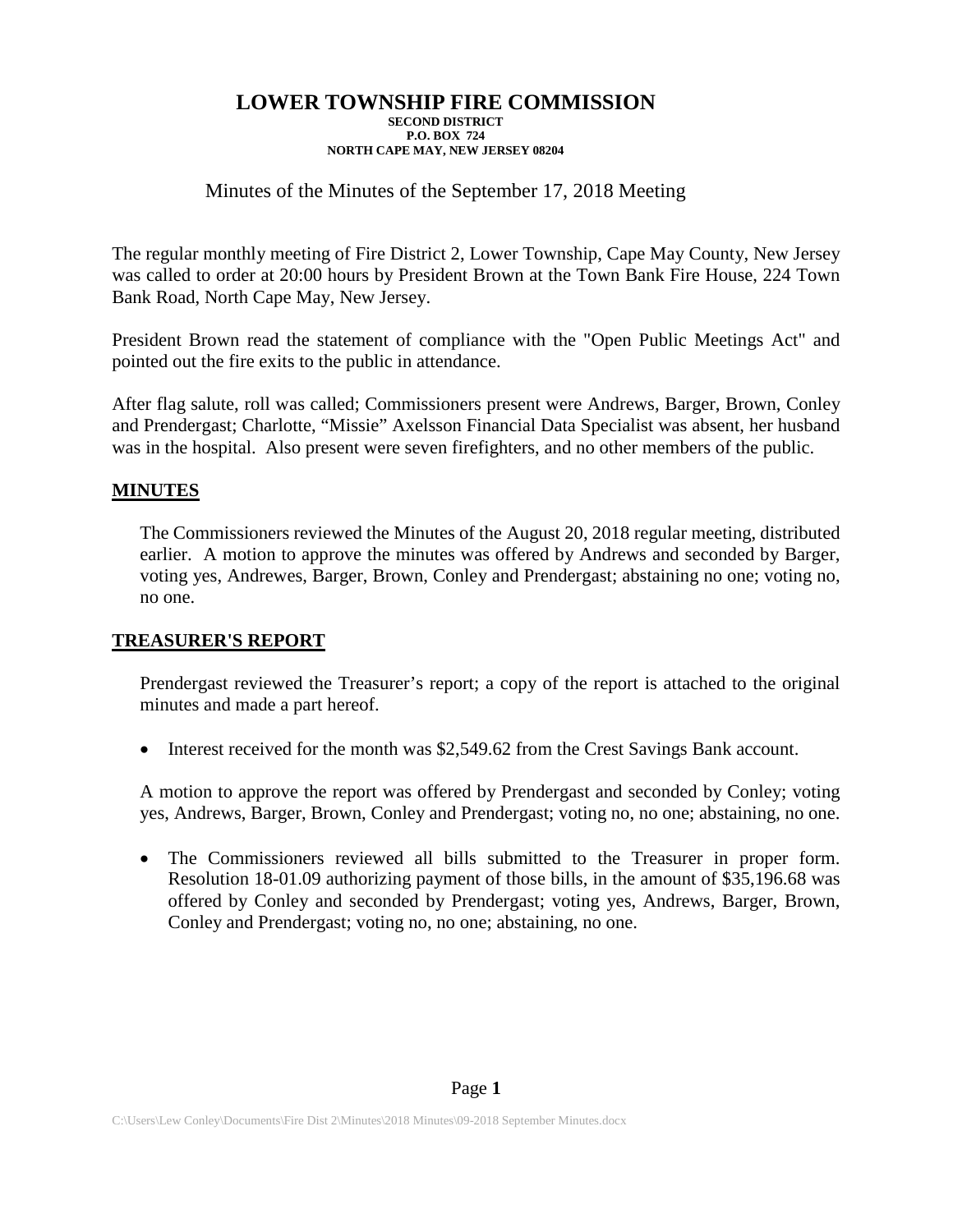Minutes of the Minutes of the September 17, 2018 Meeting

# **CORRESPONDENCE**

The Secretary read the following correspondence:

- 1. Letter out dated 8/21/18 to Bureau of Authority Regulation transmitting the annual audit report for 2017, the audit summary or synopsis as forwarded for publication, the original executed Group Affidavit and the review of the LOSAP program by the auditor.
- 2. Letter in dated 9/07/18 from Atlantic City Electric, re: promotional letter on rate options.
- 3. Letter in undated from the State Association of Fire Districts reporting the passing of Roger Pott the Association's President.

# **TOWN BANK VOLUNTEER FIRE COMPANY REPORT**

• Report of the month's activities was submitted and reviewed by Chief Megonigal, a copy of which is attached to the original of these minutes.

# **BUREAU OF FIRE SAFETY REPORT**

• No report was available as the Fire Bureau meetings are discontinued during the months of June, July & August due to the summer workload and the September meeting is later this week.

# • **OLD BUSINESS**

• *Past President & Past Chief Treon who is now with Cape May County Office of Emergency Management, requested and was granted a place on the July meeting agenda to appear with Director Martin Pagliughi to discuss a possible memorandum of understanding (MOU) to utilize the multi-purpose room during emergencies and natural disasters. (06/14)*

*Conley distributed a sample copy of the memorandum of understanding that was generated for Upper Township to each of the Commissioners, Chief Megonigal and President Marchina for review and to generate some comments. (09/14)*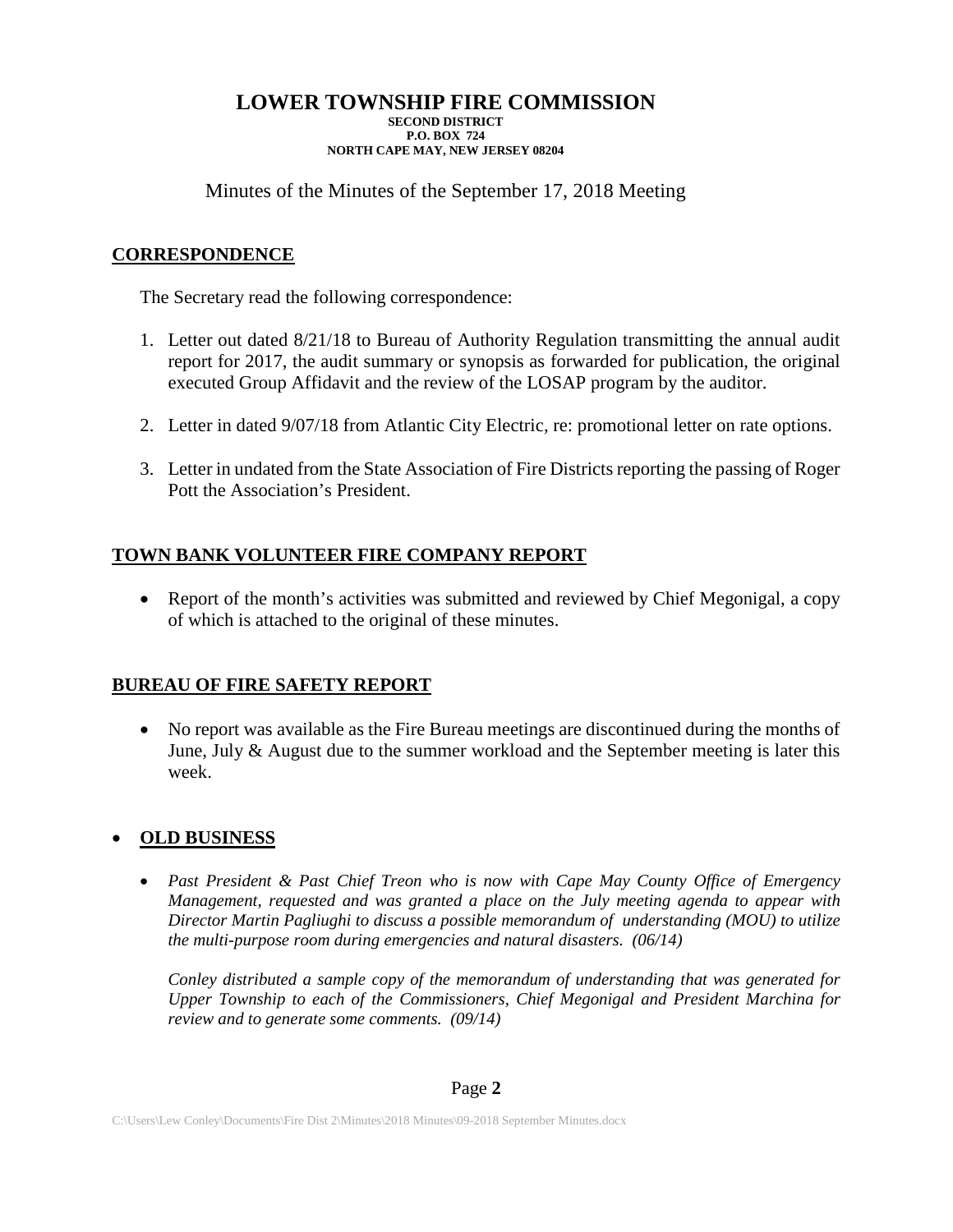### Minutes of the Minutes of the September 17, 2018 Meeting

- *Nolan reported on receipt of correspondence from the State indicating that all Public Agencies are required to have and designate a Public Agency Compliance Officer and on the appropriate form must notify the NJ Department of the Treasury. Nolan reported to the Treasury that we do not have such a position and are willing to comply if we could receive more information relative to the position on January 23, 1917. (02/17)*
- *Brown reported that Rich Fire Protection has performed their inspection and determined that there is an issue with the kitchen hood not working properly. It may be an electrical issue and the Chief will have Marsden Electric look at it and if it is electrical to repair it (08/18)*

Brown reported that the fan was fixed; it was an electrical issue, however, Rich Fire Protection, when performing the 5-year internal inspection of the sprinkler system revealed that the system needed flushing and provided photographs to substantiate the need. Brown presented a letter from Rich Fire Protection dated 9/07/18 proposing a not to exceed fee of \$13,800, to furnish labor and materials to perform the repairs to the sprinkler system. They can begin the work as soon as a PO is issued.

Brown has performed a lot of checking and has had a couple of conversations with Rich Fire Protection and they are 90% sure that the flushing will correct everything with the system.

A motion to approve the proposal of Rich Fire Protection was offered by Andrews and seconded by Barger, voting yes, Andrews, Barger, Brown, Conley, and Prendergast; voting no, no one; abstaining, no one. (09/18)

• *Brown offered a proposal from Northstar Environmental Services to clean and flush the engine*  bay floor drains, the oil separator and the oil catchment tank for a not to exceed cost of *\$2,500.00. A motion was offered by Conley and seconded by Andrews, voting yes, Andrews, Barger, Brown, Conley, and Prendergast; voting no, no one; abstaining, no one. (08/18)*

Brown reported that Northstar Environmental Services cleaned all of the engine bay floor drains, the oil separator and the oil catchment tank and everything seems to be working fine (09/18)

• Conley reported that the new coffee maker has been installed and is operational.

### **NEW BUSINESS**